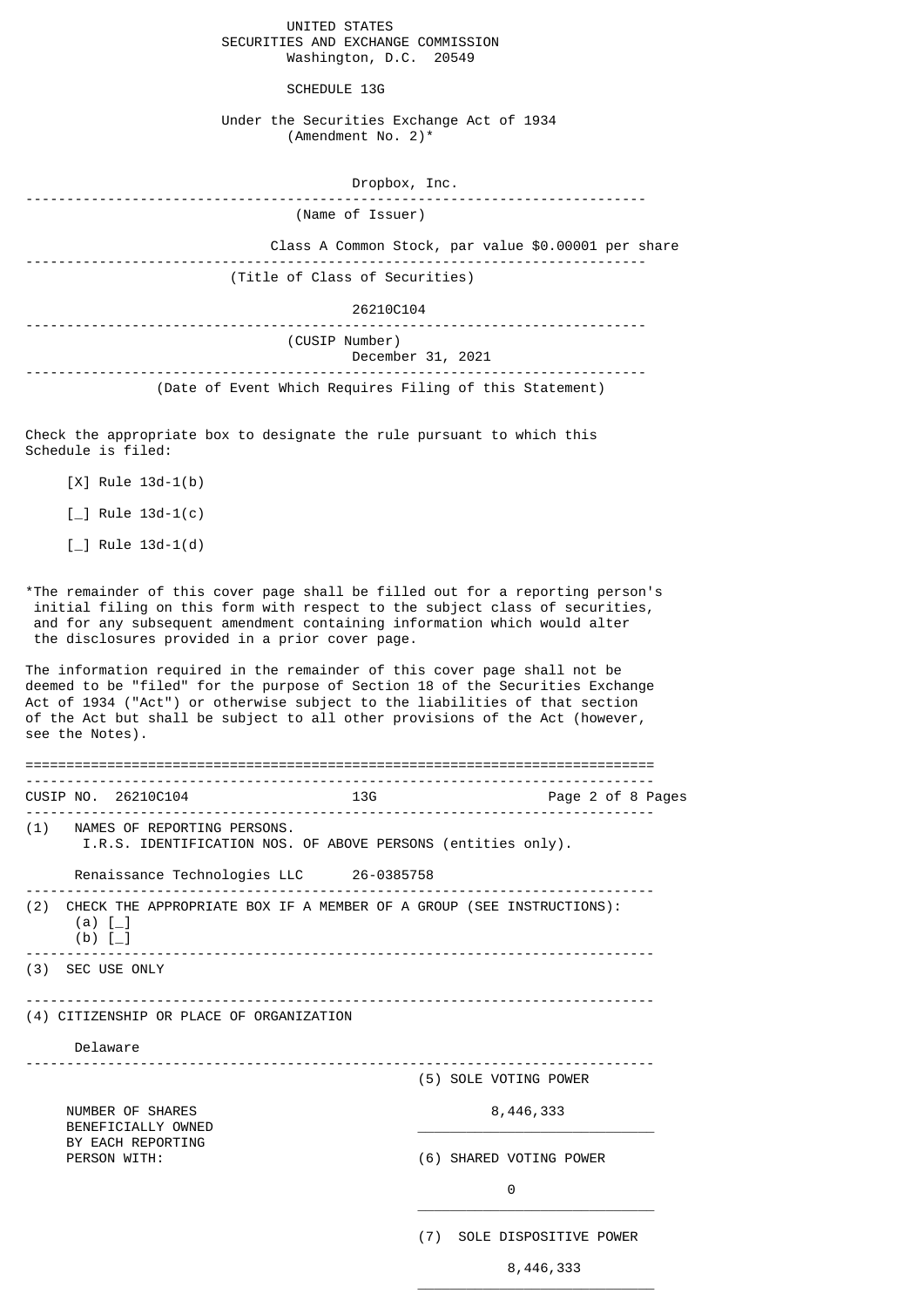|                                                          | (9) AGGREGATE AMOUNT BENEFICIALLY OWNED BY EACH REPORTING PERSON                                                      |                                                                  |  |  |  |  |  |  |
|----------------------------------------------------------|-----------------------------------------------------------------------------------------------------------------------|------------------------------------------------------------------|--|--|--|--|--|--|
|                                                          | 8, 446, 333                                                                                                           |                                                                  |  |  |  |  |  |  |
|                                                          | (10) CHECK BOX IF THE AGGREGATE AMOUNT IN ROW (9) EXCLUDES CERTAIN SHARES<br>(SEE INSTRUCTIONS)                       | $\left[\begin{smallmatrix}1\\1\end{smallmatrix}\right]$          |  |  |  |  |  |  |
|                                                          | (11) PERCENT OF CLASS REPRESENTED BY AMOUNT IN ROW (9)                                                                |                                                                  |  |  |  |  |  |  |
|                                                          | 2.73 %                                                                                                                |                                                                  |  |  |  |  |  |  |
|                                                          | (12) TYPE OF REPORTING PERSON (SEE INSTRUCTIONS)                                                                      | .                                                                |  |  |  |  |  |  |
|                                                          | ΙA                                                                                                                    |                                                                  |  |  |  |  |  |  |
|                                                          | Page 2 of 8 pages                                                                                                     | =================================                                |  |  |  |  |  |  |
|                                                          | Page 3 of 8 pages                                                                                                     | -------------------------                                        |  |  |  |  |  |  |
|                                                          | CUSIP NO. 26210C104                                                                                                   | 13G<br>Page 3 of 8 Pages                                         |  |  |  |  |  |  |
|                                                          | (1) NAMES OF REPORTING PERSONS.<br>I.R.S. IDENTIFICATION NOS. OF ABOVE PERSONS (ENTITIES ONLY).                       |                                                                  |  |  |  |  |  |  |
| RENAISSANCE TECHNOLOGIES HOLDINGS CORPORATION 13-3127734 |                                                                                                                       |                                                                  |  |  |  |  |  |  |
| (2)                                                      | CHECK THE APPROPRIATE BOX IF A MEMBER OF A GROUP (SEE INSTRUCTIONS)<br>(a) $[-]$<br>$(b)$ [                           |                                                                  |  |  |  |  |  |  |
|                                                          | (3) SEC USE ONLY                                                                                                      |                                                                  |  |  |  |  |  |  |
|                                                          |                                                                                                                       |                                                                  |  |  |  |  |  |  |
|                                                          | (4) CITIZENSHIP OR PLACE OF ORGANIZATION                                                                              |                                                                  |  |  |  |  |  |  |
|                                                          | Delaware                                                                                                              |                                                                  |  |  |  |  |  |  |
|                                                          |                                                                                                                       | (5) SOLE VOTING POWER                                            |  |  |  |  |  |  |
|                                                          | NUMBER OF SHARES<br>BENEFICIALLY OWNED                                                                                | 8,446,333                                                        |  |  |  |  |  |  |
|                                                          | BY EACH REPORTING<br>PERSON WITH:                                                                                     | (6) SHARED VOTING POWER                                          |  |  |  |  |  |  |
|                                                          |                                                                                                                       | 0                                                                |  |  |  |  |  |  |
|                                                          |                                                                                                                       | (7) SOLE DISPOSITIVE POWER                                       |  |  |  |  |  |  |
|                                                          |                                                                                                                       | 8,446,333                                                        |  |  |  |  |  |  |
|                                                          |                                                                                                                       | (8)<br>SHARED DISPOSITIVE POWER                                  |  |  |  |  |  |  |
|                                                          |                                                                                                                       | 0                                                                |  |  |  |  |  |  |
|                                                          |                                                                                                                       |                                                                  |  |  |  |  |  |  |
|                                                          |                                                                                                                       | (9) AGGREGATE AMOUNT BENEFICIALLY OWNED BY EACH REPORTING PERSON |  |  |  |  |  |  |
|                                                          | 8,446,333<br>(10) CHECK BOX IF THE AGGREGATE AMOUNT IN ROW (9) EXCLUDES CERTAIN SHARES<br>(SEE INSTRUCTIONS)<br>$[-]$ |                                                                  |  |  |  |  |  |  |
|                                                          | (11) PERCENT OF CLASS REPRESENTED BY AMOUNT IN ROW (9)                                                                |                                                                  |  |  |  |  |  |  |
|                                                          | 2.73 %                                                                                                                |                                                                  |  |  |  |  |  |  |
|                                                          | (12) TYPE OF REPORTING PERSON (SEE INSTRUCTIONS)<br>нc                                                                |                                                                  |  |  |  |  |  |  |
|                                                          | Page 3 of 8 pages                                                                                                     |                                                                  |  |  |  |  |  |  |
|                                                          |                                                                                                                       |                                                                  |  |  |  |  |  |  |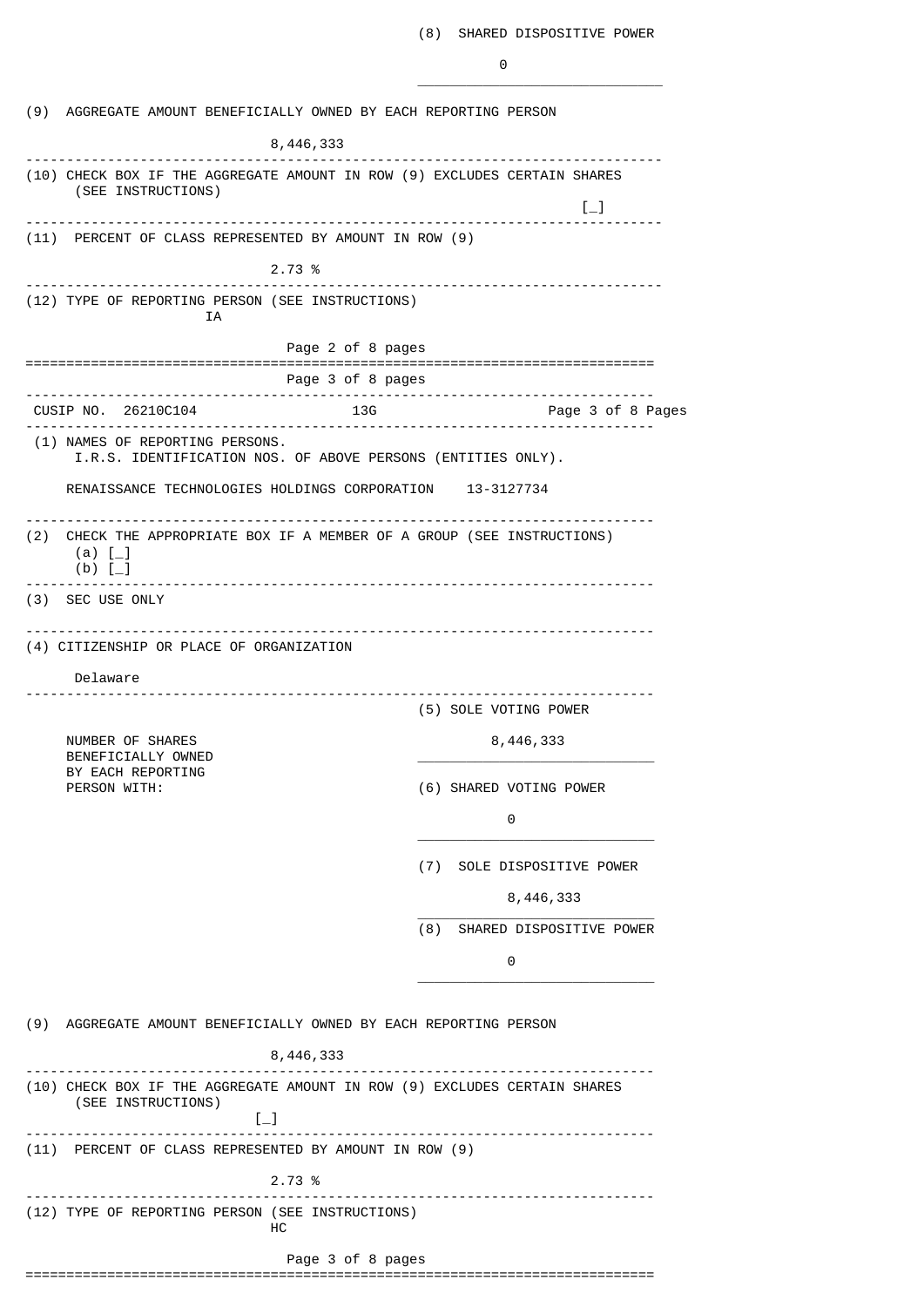|                            | CUSIP NO. 26210C104                                                                                                                                  | 13G               | Page 4 of 8 Pages                                                                                         |  |  |  |  |  |
|----------------------------|------------------------------------------------------------------------------------------------------------------------------------------------------|-------------------|-----------------------------------------------------------------------------------------------------------|--|--|--|--|--|
| Item 1.                    |                                                                                                                                                      |                   |                                                                                                           |  |  |  |  |  |
|                            | (a) Name of Issuer                                                                                                                                   |                   |                                                                                                           |  |  |  |  |  |
|                            | Dropbox, Inc.                                                                                                                                        |                   |                                                                                                           |  |  |  |  |  |
|                            | (b) Address of Issuer's Principal Executive Offices.                                                                                                 |                   |                                                                                                           |  |  |  |  |  |
|                            | 1800 Owens Street, San Francisco, California 94158                                                                                                   |                   |                                                                                                           |  |  |  |  |  |
| Item 2.                    |                                                                                                                                                      |                   |                                                                                                           |  |  |  |  |  |
| (a) Name of Person Filing: |                                                                                                                                                      |                   |                                                                                                           |  |  |  |  |  |
|                            | This Schedule 13G is being filed by Renaissance Technologies LLC<br>("RTC") and Renaissance Technologies Holdings Corporation ("RTHC").              |                   |                                                                                                           |  |  |  |  |  |
|                            | (b) Address of Principal Business Office or, if none, Residence.                                                                                     |                   |                                                                                                           |  |  |  |  |  |
|                            | The principal business address of the reporting persons is:                                                                                          |                   |                                                                                                           |  |  |  |  |  |
|                            | 800 Third Avenue<br>New York, New York 10022                                                                                                         |                   |                                                                                                           |  |  |  |  |  |
|                            | (c) Citizenship.                                                                                                                                     |                   |                                                                                                           |  |  |  |  |  |
|                            | RTC is a Delaware limited liability company, and<br>RTHC is a Delaware corporation.                                                                  |                   |                                                                                                           |  |  |  |  |  |
|                            | (d) Title of Class of Securities.                                                                                                                    |                   |                                                                                                           |  |  |  |  |  |
|                            | Class A Common Stock, par value \$0.00001 per share                                                                                                  |                   |                                                                                                           |  |  |  |  |  |
|                            | (e) CUSIP Number.                                                                                                                                    |                   |                                                                                                           |  |  |  |  |  |
|                            | 26210C104                                                                                                                                            |                   |                                                                                                           |  |  |  |  |  |
|                            |                                                                                                                                                      | Page 4 of 8 pages |                                                                                                           |  |  |  |  |  |
|                            | Item 3. If this statement is filed pursuant to Rule $13d-1(b)$ or $13-d-2(b)$<br>or (c), check whether the person filing is a:                       |                   |                                                                                                           |  |  |  |  |  |
| $(b)$ [_]                  | (a) [_] Broker or dealer registered under section 15 of the Act.<br>Bank as defined in section $3(a)(6)$ of the Act.                                 |                   |                                                                                                           |  |  |  |  |  |
| $(c)$ [ $_{\_}$ ]<br>(d) [ | Insurance Company as defined in section $3(a)(19)$ of the Act.                                                                                       |                   |                                                                                                           |  |  |  |  |  |
| $(e) [x]$                  | Investment Company registered under section 8 of the Investment<br>Company Act.<br>Investment Adviser in accordance with Sec.240.13d-1(b)(1)(ii)(E). |                   |                                                                                                           |  |  |  |  |  |
| $(f)$ [_]                  | Employee Benefit Plan or Endowment Fund in accordance with<br>Sec. $240.13d-1(b)(1)(ii)(F)$ .                                                        |                   |                                                                                                           |  |  |  |  |  |
| $(g)$ [<br>(h) $[-]$       | Parent holding company, in accordance with Sec.240.13d-1(b)(1)(ii)(G).<br>A savings associations as defined in Section 3(b) of the Federal           |                   |                                                                                                           |  |  |  |  |  |
| $(i)$ [_]                  | Deposit Insurance Act.<br>A church plan that is excluded from the definition of an investment                                                        |                   |                                                                                                           |  |  |  |  |  |
| (j) $[-]$                  | Group, in accordance with Sec.240.13d-1(b)(1)(ii)(J).                                                                                                |                   | company under section $3(c)(14)$ of the Investment Company Act of 1940.                                   |  |  |  |  |  |
|                            | Item 4. Ownership.                                                                                                                                   |                   |                                                                                                           |  |  |  |  |  |
|                            | (a) Amount beneficially owned.                                                                                                                       |                   |                                                                                                           |  |  |  |  |  |
|                            | RTC:<br>8,446,333<br>RTHC:<br>8,446,333                                                                                                              | shares            | shares, comprising the shares beneficially owned<br>by RTHC, because of RTHC's majority ownership of RTC. |  |  |  |  |  |
|                            | (b) Percent of Class.                                                                                                                                |                   |                                                                                                           |  |  |  |  |  |
|                            | RTC:<br>2.73 %<br>2.73 %<br>RTHC:                                                                                                                    |                   |                                                                                                           |  |  |  |  |  |
| (c)                        | Number of shares as to which the person has:                                                                                                         |                   |                                                                                                           |  |  |  |  |  |
|                            | (i) sole power to vote or to direct the vote:                                                                                                        |                   |                                                                                                           |  |  |  |  |  |
|                            | RTC:<br>8,446,333<br>RTHC:<br>8,446,333                                                                                                              |                   |                                                                                                           |  |  |  |  |  |

-----------------------------------------------------------------------------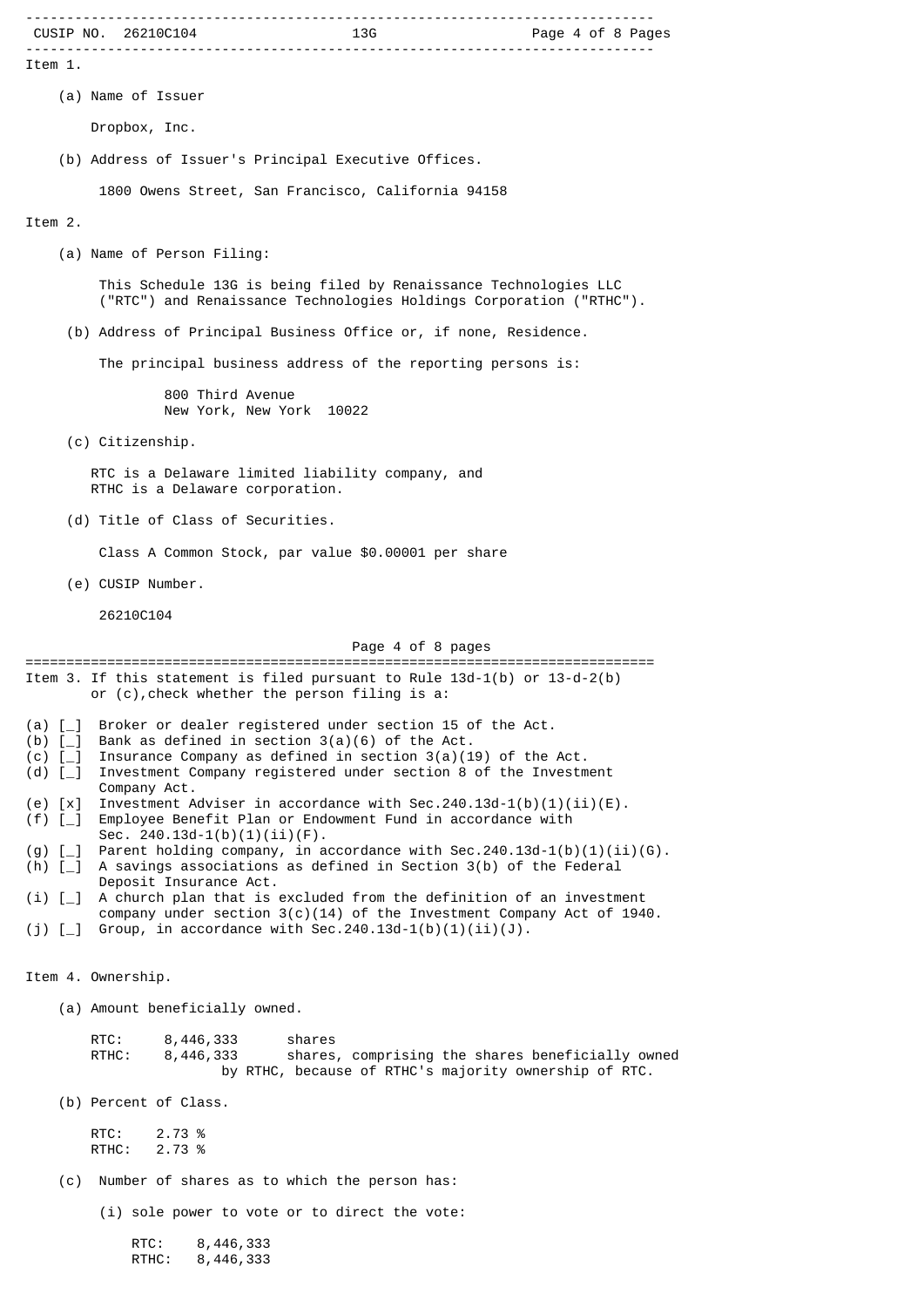(ii) Shared power to vote or to direct the vote: 0 (iii) sole power to dispose or to direct the disposition of: RTC: 8,446,333 RTHC: 8,446,333 (iv) Shared power to dispose or to direct the disposition of: RTC: 0 RTHC: 0 Page 5 of 8 pages ============================================================================= Item 5. Ownership of Five Percent or Less of a Class. If this statement is being filed to report the fact that as of the date hereof the reporting person has ceased to be the beneficial owner of more than five percent of the class of securities, check the following: [X] Item 6. Ownership of More than Five Percent on Behalf of Another Person. Certain funds and accounts managed by RTC have the right to receive dividends and proceeds from the sale of the securities which are the subject of this report. Item 7. Identification and Classification of the Subsidiary Which Acquired the Security Being Reported on by the Parent Holding Company. Not applicable Item 8. Identification and Classification of Members of the Group. Not applicable Item 9. Notice of Dissolution of a Group. Not applicable Page 6 of 8 pages ============================================================================= Item 10. Certification By signing below I certify that, to the best of my knowledge and belief, the securities referred to above were acquired and are held in the ordinary course of business and not acquired and are not held for the purpose of or with the effect of changing or influencing the control of the issuer of the securities and were not acquired and are not held in connection with or as a participant in any transaction having that purpose or effect.

#### SIGNATURE

After reasonable inquiry and to the best of my knowledge and belief, I certify that the information set forth in this statement is true, complete and correct.

Date: February 10, 2022

Renaissance Technologies LLC

 By: /s/ James S. Rowen Chief Operating Officer